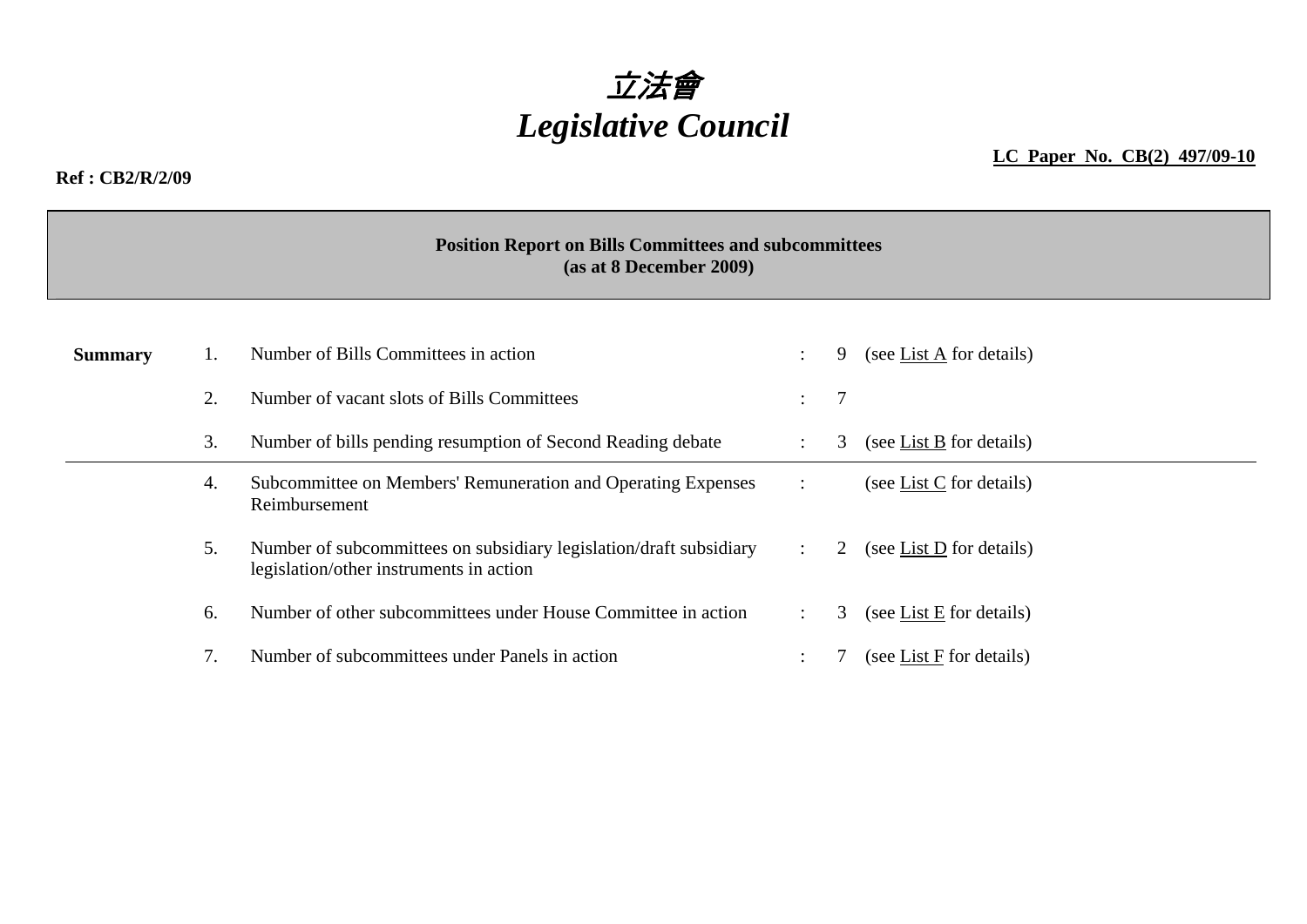| <b>List A: Bills Committees in action</b>                                                                                                                  |                                                                   |                                                                     |                                                                                                |                                            |                                                                       |                                                                                                                                                                                                                 |  |  |  |
|------------------------------------------------------------------------------------------------------------------------------------------------------------|-------------------------------------------------------------------|---------------------------------------------------------------------|------------------------------------------------------------------------------------------------|--------------------------------------------|-----------------------------------------------------------------------|-----------------------------------------------------------------------------------------------------------------------------------------------------------------------------------------------------------------|--|--|--|
| Name of Bills Committee<br>Clerk                                                                                                                           | Date of<br>introduction<br>of Bill into<br>Legislative<br>Council | Date of formation of Bills<br>Committee<br>Chairman/Deputy Chairman | Date and<br>number of<br>meetings<br>held                                                      | Date to<br>report to<br>House<br>Committee | <b>Expected</b> date<br>for resumption<br>of Second<br>Reading debate | Remarks                                                                                                                                                                                                         |  |  |  |
| <b>Bills Committee on</b><br><b>Occupational Deafness</b><br>(Compensation) (Amendment)<br><b>Bill 2009</b><br>Mr Raymond LAM<br>CCS(2)1<br>Tel: 2869 9254 | 3.6.09                                                            | 5.6.09<br>Dr Hon PAN Pey-chyou                                      | $5^{\circ}$<br>22.6.09<br>28.7.09<br>12.10.09<br>11.11.09<br>30.11.09                          | 9.10.09<br>(Verbal<br>report)              |                                                                       | Next meeting to be held on 11.1.10<br>to meet with the Administration.                                                                                                                                          |  |  |  |
| <b>Bills Committee on Genetically</b><br>2.<br>Modified Organisms (Control of<br>Release) Bill<br>Miss Becky YU<br>CCS(1)1<br>Tel: 2869 9213               | 3.6.09                                                            | 5.6.09<br>Hon Audrey EU Yuet-mee,<br>SC, JP                         | $\overline{7}$<br>19.6.09<br>13.7.09<br>8.10.09<br>27.10.09<br>11.11.09<br>30.11.09<br>8.12.09 | 9.10.09<br>(Verbal<br>report)              |                                                                       | Next meeting<br>held<br>to<br>be<br>on<br>21.12.09<br>with<br>the<br>to<br>meet<br>Administration.                                                                                                              |  |  |  |
| <b>Bills Committee on Legal</b><br>3.<br><b>Practitioners (Amendment) Bill</b><br>2009<br>- Miss Flora TAI<br>CCS(2)3<br>Tel: 2869 9252                    | 24.6.09                                                           | 26.6.09<br>Dr Hon Margaret NG                                       | $\overline{4}$<br>15.7.09<br>7.9.09<br>6.10.09<br>22.10.09                                     | 9.10.09<br>(Verbal<br>report)              |                                                                       | The Administration's response to<br>outstanding issues has been issued<br>to members. Subject to members'<br>view, the Administration intends<br>to resume the Second Reading<br>debate on the Bill on 20.1.10. |  |  |  |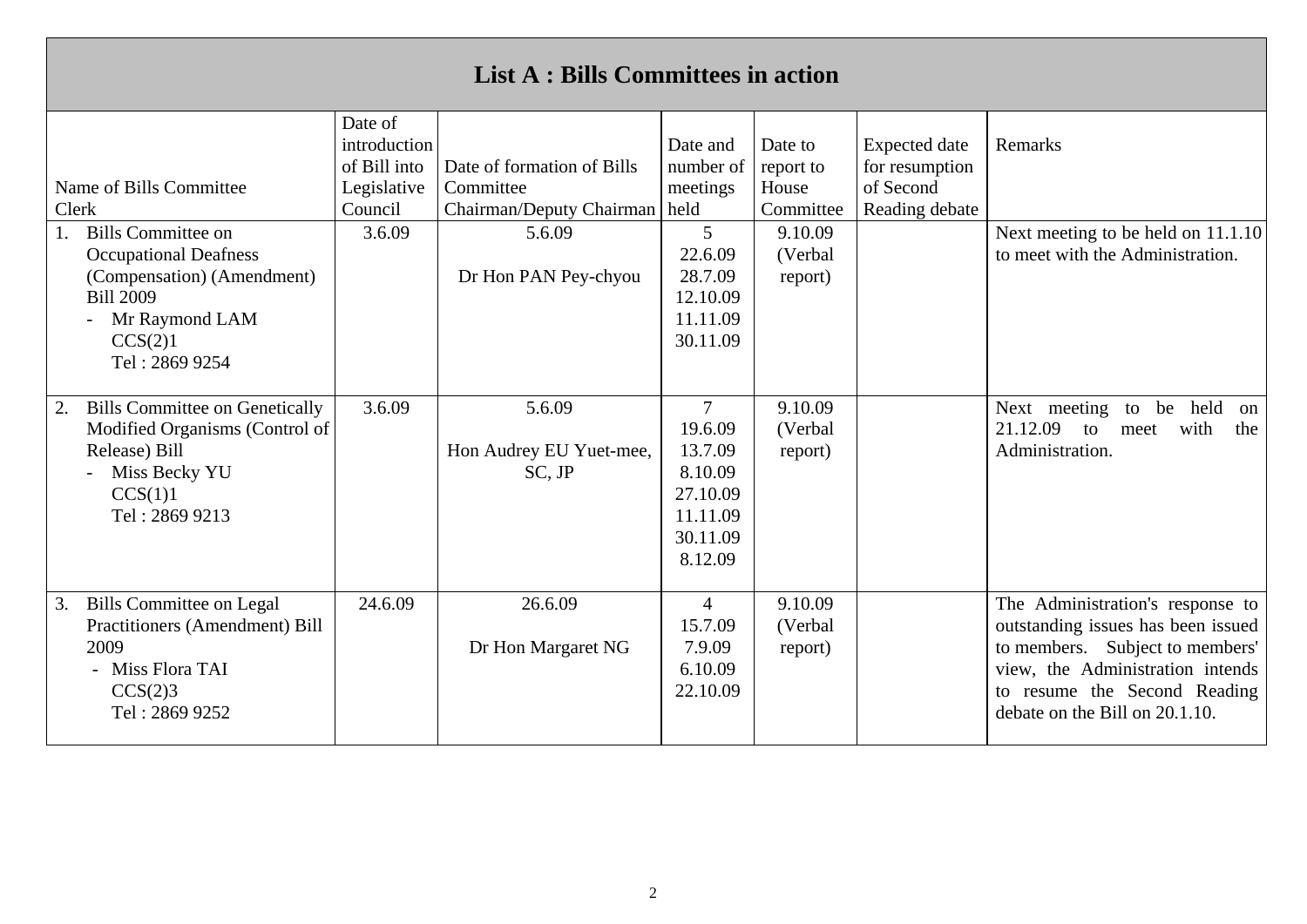| Name of Bills Committee<br>Clerk<br><b>Bills Committee on Inland</b><br>4.<br>Revenue (Amendment) (No. 2)<br><b>Bill 2009</b><br>- Ms Rosalind MA<br>CCS(1)5<br>Tel: 2869 9577 | Date of<br>introduction<br>of Bill into<br>Legislative<br>Council<br>24.6.09 | Date of formation of Bills<br>Committee<br>Chairman/Deputy Chairman   held<br>26.6.09<br>Hon CHAN Kam-lam,<br>SBS, JP | Date and<br>number of<br>meetings<br>$\overline{4}$<br>17.7.09<br>6.10.09<br>27.10.09<br>16.11.09                 | Date to<br>report to<br>House<br>Committee<br>16.10.09<br>(Verbal<br>report) | <b>Expected</b> date<br>for resumption<br>of Second<br>Reading debate | Remarks<br>Date of next meeting to be decided<br>upon receipt of supplementary<br>information<br>from<br>the<br>Administration on issues raised at<br>the meeting held on 16.11.09. |
|--------------------------------------------------------------------------------------------------------------------------------------------------------------------------------|------------------------------------------------------------------------------|-----------------------------------------------------------------------------------------------------------------------|-------------------------------------------------------------------------------------------------------------------|------------------------------------------------------------------------------|-----------------------------------------------------------------------|-------------------------------------------------------------------------------------------------------------------------------------------------------------------------------------|
| <b>Bills Committee on Arbitration</b><br>5.<br><b>Bill</b><br>- Miss Betty MA<br>CCS(2)4<br>Tel: 2869 9255                                                                     | 8.7.09                                                                       | 10.7.09<br>Dr Hon Margaret NG                                                                                         | 6<br>28.7.09<br>16.9.09<br>5.10.09<br>5.11.09<br>19.11.09<br>3.12.09                                              | 23.10.09<br>(Verbal<br>report)                                               |                                                                       | Next meeting to be held on<br>$21.12.09$ to continue the clause-<br>by-clause examination of the Bill.                                                                              |
| <b>Bills Committee on</b><br>6.<br>Employment (Amendment) Bill<br>2009<br>- Mr Raymond LAM<br>CCS(2)1<br>Tel: 2869 9254                                                        | 8.7.09                                                                       | 10.7.09<br>Hon Alan LEONG<br>Kah-kit, SC                                                                              | $\overline{4}$<br>16.7.09<br>12.10.09<br>27.10.09<br>23.11.09                                                     | 9.10.09<br>(Verbal<br>report)                                                |                                                                       | Next meeting to be held<br>on<br>9.12.09<br>to<br>with<br>meet<br>the<br>Administration.                                                                                            |
| <b>Bills Committee on Minimum</b><br>Wage Bill<br>- Mr Raymond LAM<br>CCS(2)1<br>Tel: 2869 9254                                                                                | 8.7.09                                                                       | 10.7.09<br>Hon TAM Yiu-chung,<br>GBS, JP<br>(Chairman)<br>Hon Paul CHAN Mo-po,<br>MH, JP<br>(Deputy Chairman)         | $\overline{7}$<br>16.7.09<br>28.9.09<br>7.10.09<br>(4)<br>sessions)<br>13.10.09<br>5.11.09<br>19.11.09<br>4.12.09 | 9.10.09<br>(Verbal<br>report)                                                |                                                                       | Next meeting to be held<br>on<br>17.12.09<br>with<br>to<br>meet<br>the<br>Administration.                                                                                           |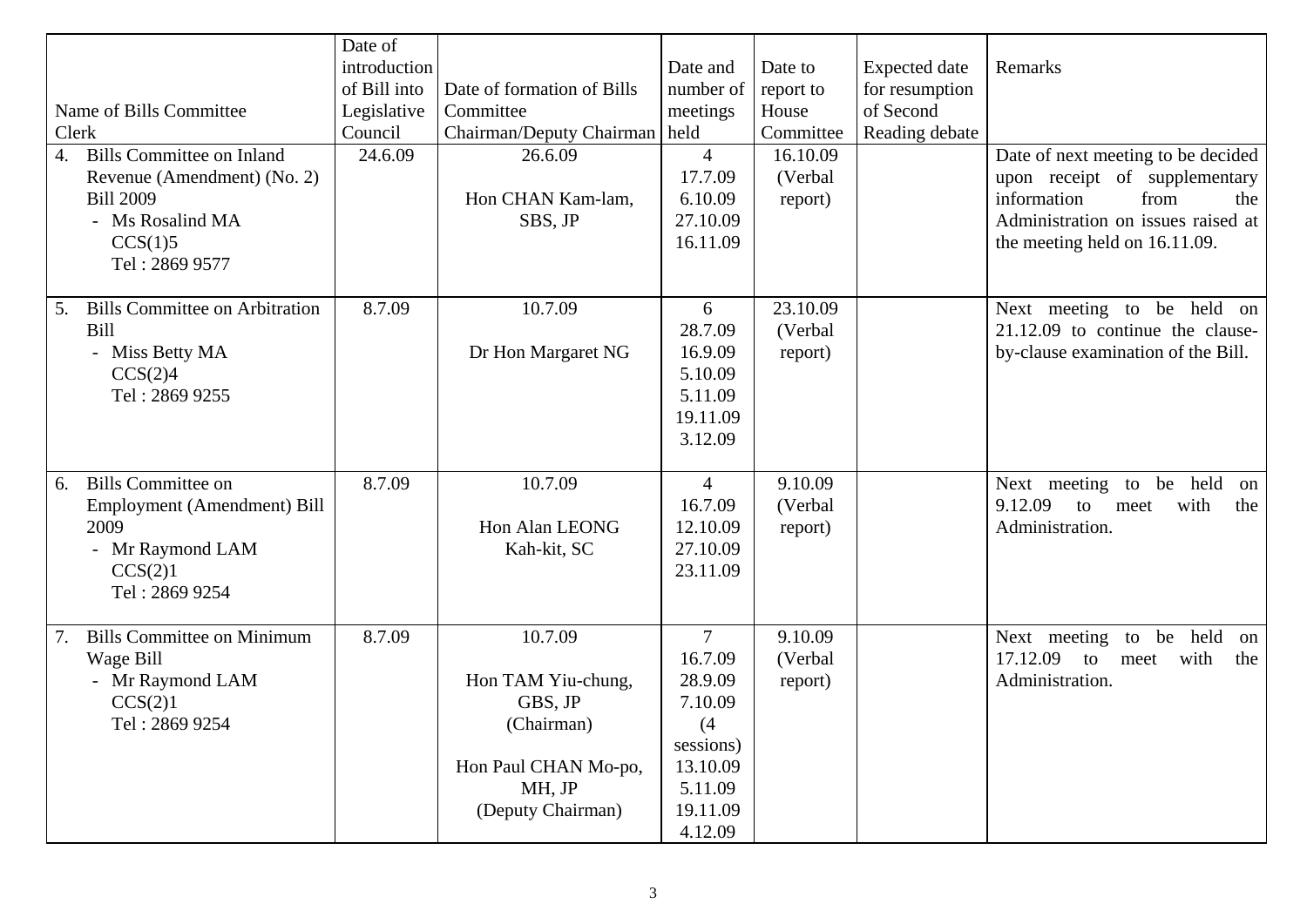| Name of Bills Committee<br>Clerk                                                                                                           | Date of<br>introduction<br>of Bill into<br>Legislative<br>Council | Date of formation of Bills<br>Committee<br>Chairman/Deputy Chairman   held | Date and<br>number of<br>meetings                                                            | Date to<br>report to<br>House<br>Committee | <b>Expected</b> date<br>for resumption<br>of Second<br>Reading debate | Remarks                                                                                            |
|--------------------------------------------------------------------------------------------------------------------------------------------|-------------------------------------------------------------------|----------------------------------------------------------------------------|----------------------------------------------------------------------------------------------|--------------------------------------------|-----------------------------------------------------------------------|----------------------------------------------------------------------------------------------------|
| <b>Bills Committee on Inland</b><br>8.<br>Revenue (Amendment) (No. 3)<br><b>Bill 2009</b><br>- Ms Rosalind MA<br>CCS(1)5<br>Tel: 2869 9577 | 8.7.09                                                            | 10.7.09<br>Hon Paul CHAN Mo-po,<br>MH, JP                                  | 8<br>17.7.09<br>8.10.09<br>27.10.09<br>5.11.09<br>12.11.09<br>26.11.09<br>1.12.09<br>7.12.09 | 16.10.09<br>(Verbal)<br>report)            | 6.1.10                                                                | Verbal<br>report to the<br>House<br>Committee on 11.12.09.                                         |
| <b>Bills Committee on</b><br>9.<br><b>Telecommunications</b><br>(Amendment) Bill 2009<br>- Ms YUE Tin-po<br>CCS(1)3<br>Tel: 2899 2127      | 21.10.09                                                          | 23.10.09<br><b>Hon Andrew LEUNG</b><br>Kwan-yuen, SBS, JP                  | 3<br>5.11.09<br>30.11.09<br>8.12.09                                                          |                                            |                                                                       | Next meeting<br>held<br>be<br>to<br>on<br>22.12.09<br>with<br>the<br>to<br>meet<br>Administration. |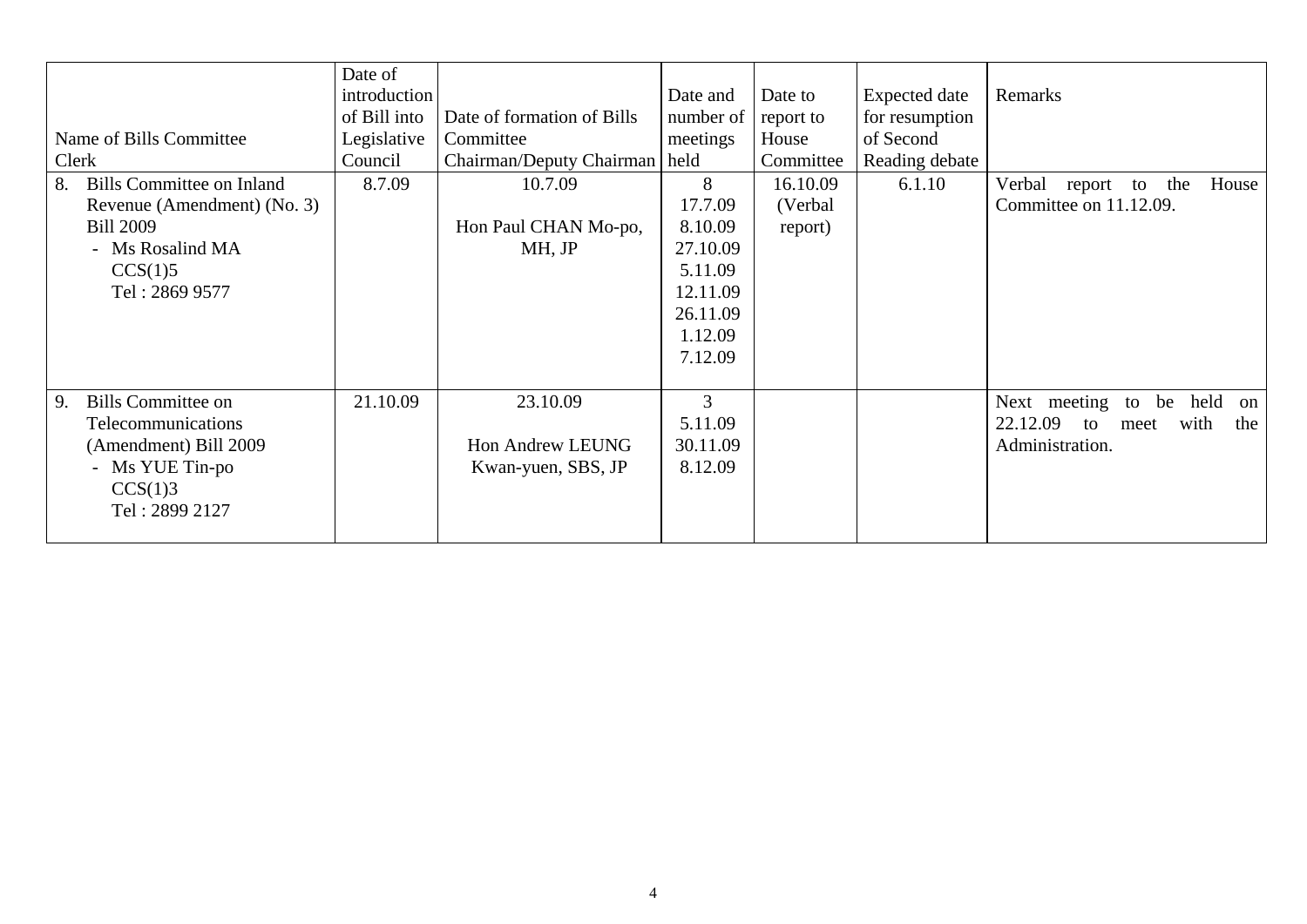| List B : Bills pending resumption of Second Reading debate |                                 |                                                       |                                         |                                                                                                                               |  |  |  |  |
|------------------------------------------------------------|---------------------------------|-------------------------------------------------------|-----------------------------------------|-------------------------------------------------------------------------------------------------------------------------------|--|--|--|--|
|                                                            | Date of<br>introduction of Bill | Date of House Committee<br>meeting $(s)$ at which the | Date of resumption<br>of Second Reading |                                                                                                                               |  |  |  |  |
| Name of Bill                                               | into Legislative<br>Council     | Bill was considered                                   | debate (if known)                       | Remarks                                                                                                                       |  |  |  |  |
| Domestic Violence (Amendment) Bill<br>2009                 | 17.6.09                         | 19.6.09<br>9.10.09<br>4.12.09                         | 16.12.09                                | The Administration has given notice to<br>resume the Second Reading debate on the<br>Bill at the Council meeting on 16.12.09. |  |  |  |  |
| Public Officers Pay Adjustment Bill                        | 8.7.09                          | 10.7.09<br>9.10.09<br>4.12.09                         | 16.12.09                                | The Administration has given notice to<br>resume the Second Reading debate on the<br>Bill at the Council meeting on 16.12.09. |  |  |  |  |
| 3.<br>Import and Export (Amendment) Bill<br>2009           | 18.11.09                        | 20.11.09                                              | 16.12.09                                | The Administration has given notice to<br>resume the Second Reading debate on the<br>Bill at the Council meeting on 16.12.09. |  |  |  |  |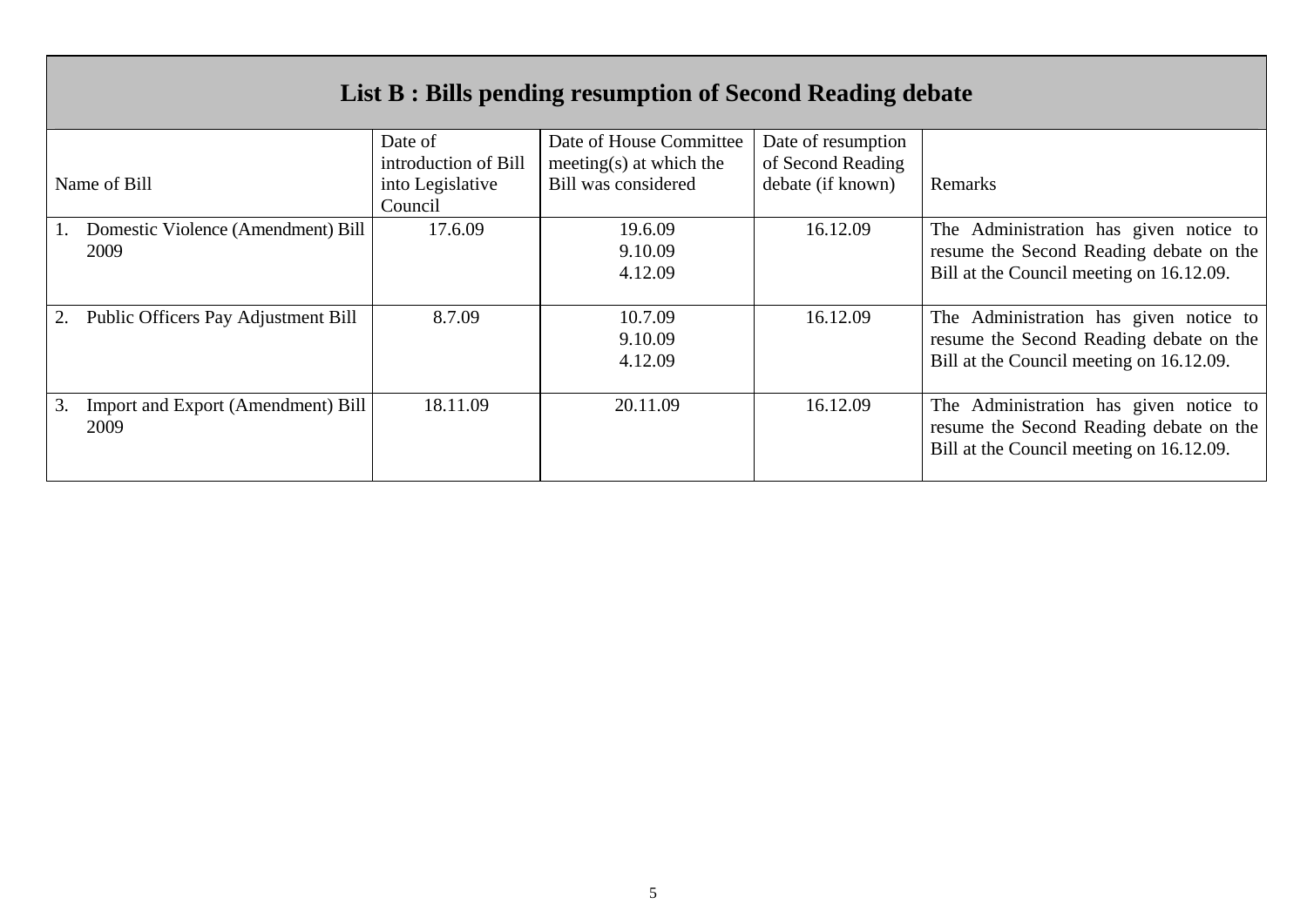# **List C : Subcommittee on Members' Remuneration and Operating Expenses Reimbursement**

|                                       | Date of formation of       | Date and      | Date to report |                                                |
|---------------------------------------|----------------------------|---------------|----------------|------------------------------------------------|
| Name of Subcommittee                  | Subcommittee               | number of     | to House       |                                                |
| Clerk                                 | Chairman/Deputy Chairman   | meetings held | Committee      | Remarks                                        |
| Subcommittee on Members' Remuneration | 17.10.08                   |               |                | comprehensive review of<br>the<br>matters<br>A |
| and Operating Expenses Reimbursement  |                            | 18.11.08      |                | concerned is being conducted. Pending the      |
| - Mr Andy LAU                         | Hon Emily LAU Wai-hing, JP | 25.6.09       |                | outcome of the review, the Subcommittee will   |
| PCS(A)                                |                            |               |                | decide on the way forward.                     |
| Tel: 2869 9480                        |                            |               |                |                                                |
|                                       |                            |               |                |                                                |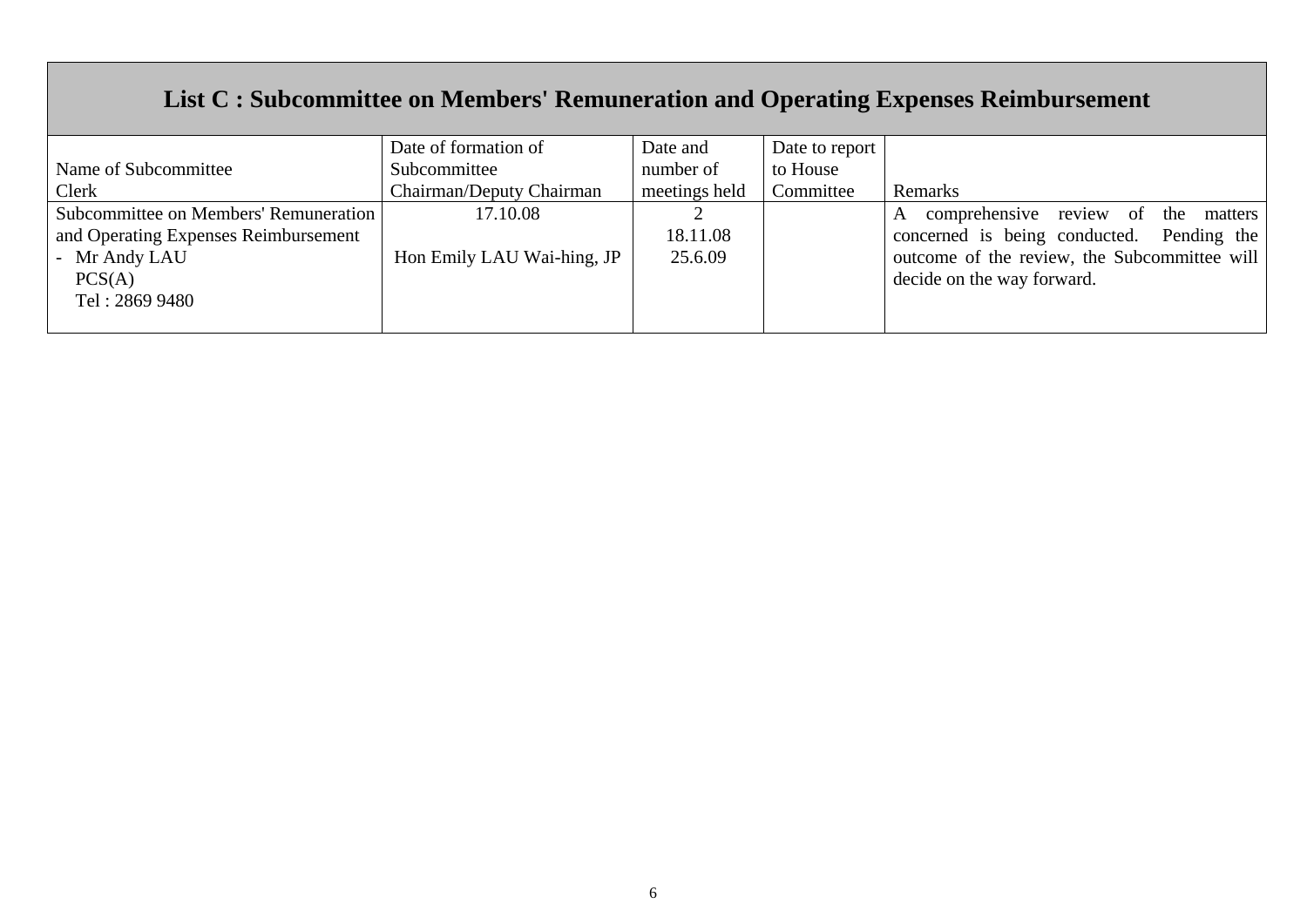# **List D : Subcommittees on subsidiary legislation/draft subsidiary legislation/other instruments in action**

|                                     | Date of formation of     | Date and      | Date to report |                                               |
|-------------------------------------|--------------------------|---------------|----------------|-----------------------------------------------|
| Name of Subcommittee                | Subcommittee             | number of     | to House       |                                               |
| Clerk                               | Chairman/Deputy Chairman | meetings held | Committee      | Remarks                                       |
| Subcommittee on Dumping at Sea      | 6.11.09                  |               | 18.12.09       | Reporting to the House Committee on 18.12.09. |
| (Exemption) (Amendment) Order 2009  |                          | 20.11.09      |                |                                               |
| - Ms Debbie YAU                     | Hon Albert HO Chun-yan   | 1.12.09       |                |                                               |
| CCS(1)6                             |                          |               |                |                                               |
| Tel: 2869 9498                      |                          |               |                |                                               |
| Subcommittee on Energy Efficiency   | 6.11.09                  |               | 18.12.09       | Reporting to the House Committee on 18.12.09. |
| (Labelling of Products) Ordinance   |                          | 16.11.09      |                |                                               |
|                                     |                          |               |                |                                               |
| (Amendment of Schedules) Order 2009 | Hon Audrey EU Yuet-mee,  | 1.12.09       |                |                                               |
| - Miss Becky YU                     | $SC$ , $JP$              | 7.12.09       |                |                                               |
| CCS(1)1                             |                          |               |                |                                               |
| Tel: 2869 9213                      |                          |               |                |                                               |
|                                     |                          |               |                |                                               |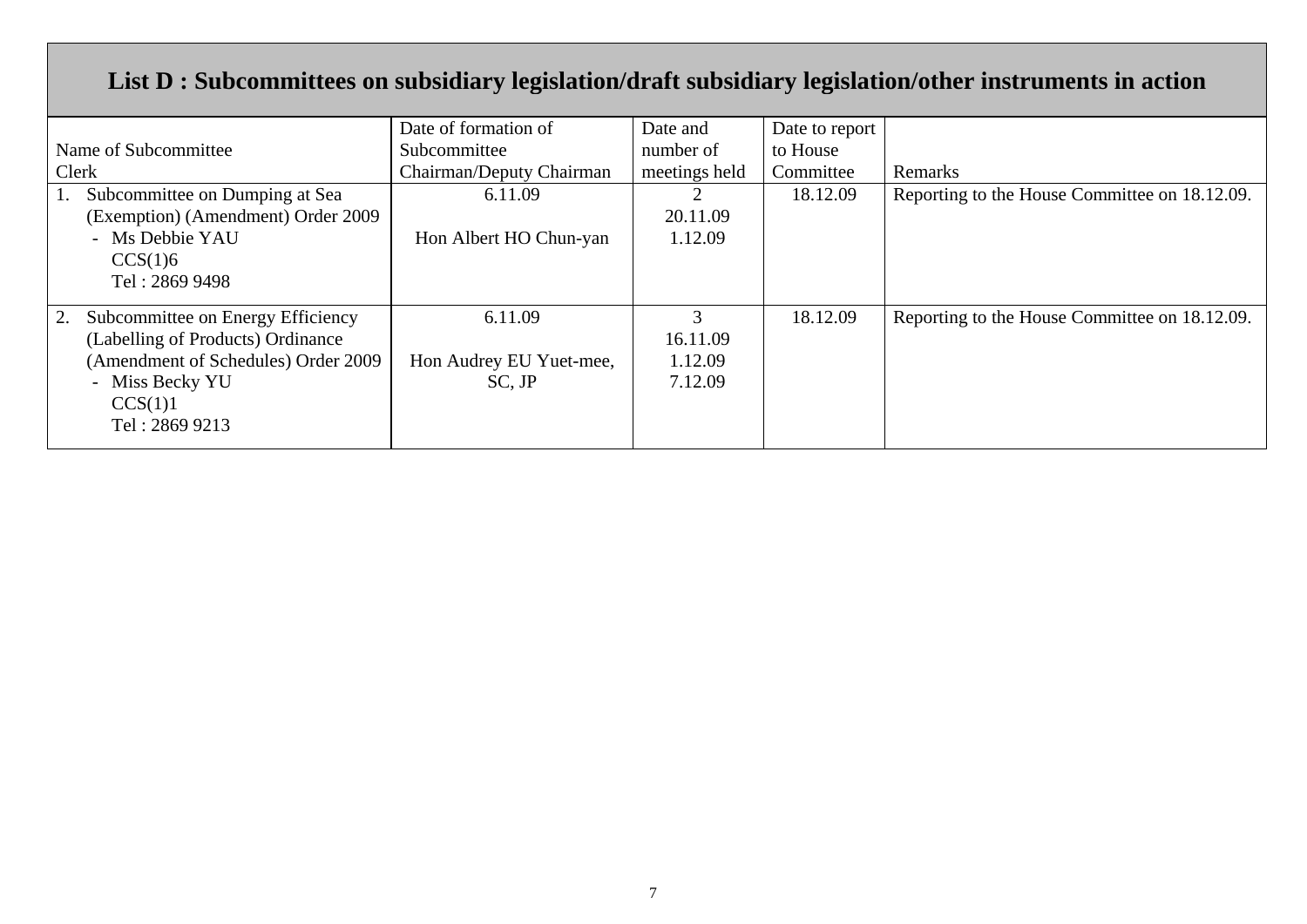# **List E : Other subcommittees under House Committee in action**

|                                                                                                                                                                                                              | Date of formation of                                                                                                                       |                             |                                                                                                                                                                                                                                                                                                        |  |  |
|--------------------------------------------------------------------------------------------------------------------------------------------------------------------------------------------------------------|--------------------------------------------------------------------------------------------------------------------------------------------|-----------------------------|--------------------------------------------------------------------------------------------------------------------------------------------------------------------------------------------------------------------------------------------------------------------------------------------------------|--|--|
| Name of Subcommittee                                                                                                                                                                                         | Subcommittee                                                                                                                               | Number of meetings held     |                                                                                                                                                                                                                                                                                                        |  |  |
| Clerk                                                                                                                                                                                                        | Chairman/Deputy Chairman                                                                                                                   | (Date of first meeting)     | Terms of reference of the subcommittee                                                                                                                                                                                                                                                                 |  |  |
| Subcommittee to Study Issues Arising<br>from Lehman Brothers-related<br>Minibonds and Structured Financial<br>Products<br>- Miss Polly YEUNG<br>CCS(1)7<br>Tel: 2869 9246                                    | 17.10.08<br>Ir Dr Hon Raymond HO<br>Chung-tai, SBS, S.B.St.J., JP<br>(Chairman)<br>Dr Hon Philip WONG<br>Yu-hong, GBS<br>(Deputy Chairman) | 48<br>(27.10.08)            | To study issues arising from Lehman Brothers-<br>related minibonds and structured financial products<br>and to make recommendations where necessary.                                                                                                                                                   |  |  |
| Subcommittee to Examine the<br>2.<br>Implementation in Hong Kong of<br><b>Resolutions of the United Nations</b><br>Security Council in relation to Sanctions<br>- Ms YUE Tin-po<br>CCS(1)3<br>Tel: 2899 2127 | 7.11.08<br>Dr Hon Margaret NG                                                                                                              | $\overline{5}$<br>(1.12.08) | To examine the implementation in Hong Kong<br>resolutions of the United Nations Security Council in<br>relation to sanctions by Regulations made under<br>section 3 of the United Nations Sanctions Ordinance<br>(Cap. 537) and to follow up the recommendations<br>made by the previous Subcommittee. |  |  |
| Subcommittee to Study Issues Relating<br>3.<br>to Mainland-HKSAR Families<br>- Miss Betty MA<br>CCS(2)4<br>Tel: 2869 9255                                                                                    | 2.1.09<br>Hon LEE Cheuk-yan<br>(Chairman)<br>Hon LEUNG Yiu-chung<br>(Deputy Chairman)                                                      | 9<br>(16.1.09)              | To study the population policy and measures relating<br>Mainland-Hong Kong families, and<br>make<br>to<br>recommendations in this regard.                                                                                                                                                              |  |  |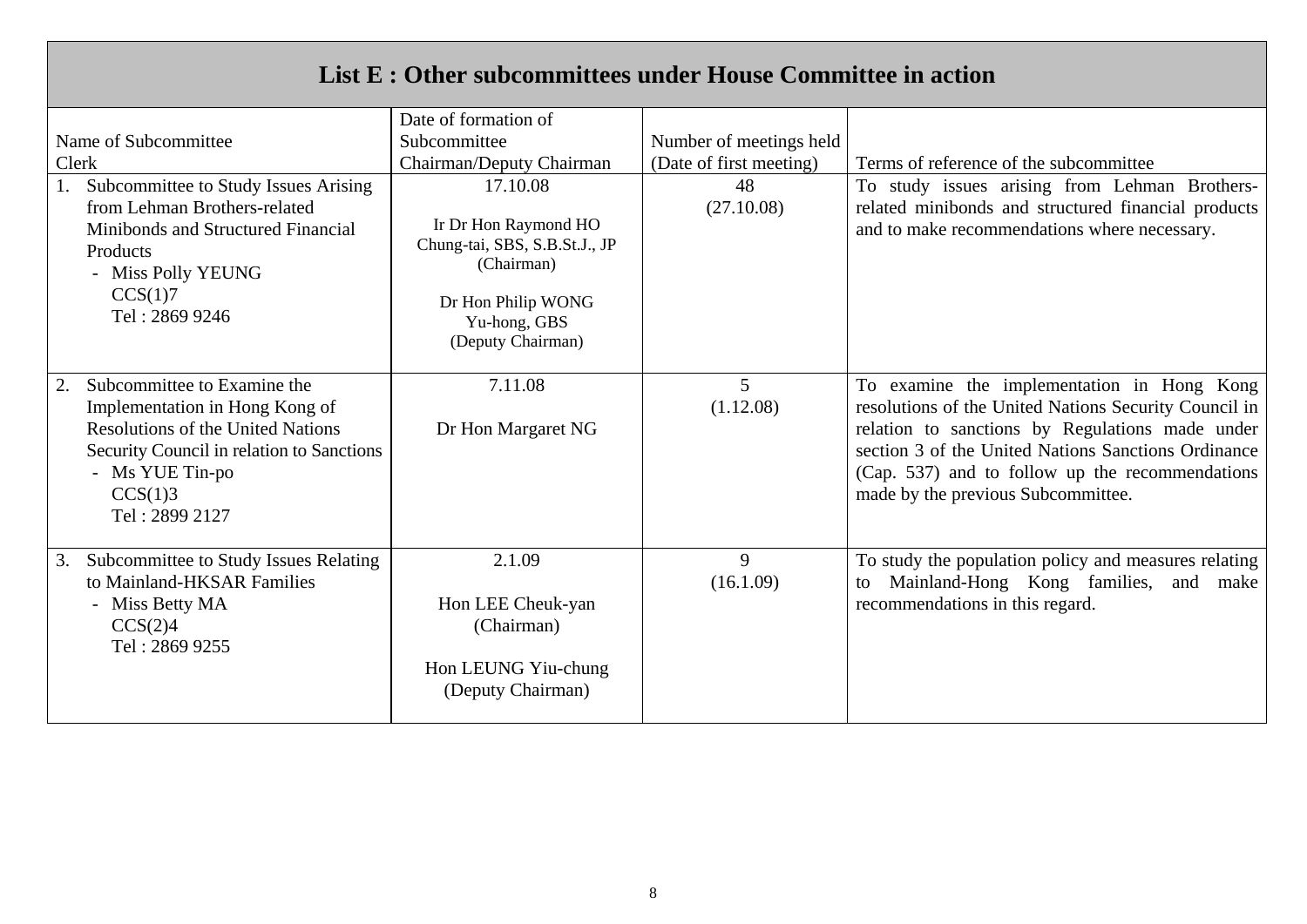| <b>List F: Subcommittees under Panels in action</b>                                                                                                                |                                                         |                                                                                                             |                              |                                                                                                                                                                                                                                                                                             |  |  |  |
|--------------------------------------------------------------------------------------------------------------------------------------------------------------------|---------------------------------------------------------|-------------------------------------------------------------------------------------------------------------|------------------------------|---------------------------------------------------------------------------------------------------------------------------------------------------------------------------------------------------------------------------------------------------------------------------------------------|--|--|--|
|                                                                                                                                                                    |                                                         | Date of formation of                                                                                        | Number of meetings           |                                                                                                                                                                                                                                                                                             |  |  |  |
| Name of Subcommittee                                                                                                                                               |                                                         | Subcommittee                                                                                                | held                         |                                                                                                                                                                                                                                                                                             |  |  |  |
| Clerk                                                                                                                                                              | Panel                                                   | Chairman/Deputy Chairman                                                                                    | (Date of first meeting)      | Terms of reference of the subcommittee                                                                                                                                                                                                                                                      |  |  |  |
| <b>Subcommittee on Matters</b><br>1.<br><b>Relating to Railways</b><br>- Ms Joanne MAK<br>CCS(1)2<br>Tel: 2869 9245                                                | Panel on<br>Transport                                   | 24.10.08<br>Hon Miriam LAU Kin-yee,<br>GBS, JP                                                              | 16<br>(21.11.08)             | To follow up various issues relating to the<br>planning and implementation of new railway<br>projects, and the operation of existing<br>railways.                                                                                                                                           |  |  |  |
| Subcommittee on Improving Air<br>2.<br>Quality<br>Miss Becky YU<br>CCS(1)1<br>Tel: 2869 9213                                                                       | Panel on<br>Environmental<br><b>Affairs</b>             | 24.11.08<br>Hon Audrey EU Yuet-mee,<br>SC, JP                                                               | 8<br>(10.12.08)              | To monitor and study policies as well as<br>public concerns on improving air quality.                                                                                                                                                                                                       |  |  |  |
| Subcommittee on Harbourfront<br>3.<br>Planning<br>Ms Anita SIT<br>CCS(1)4<br>Tel: 2869 9244                                                                        | Panel on<br>Development                                 | 25.11.08<br>Prof Hon Patrick LAU<br>Sau-shing, SBS, JP<br>(Chairman)<br>Hon Tanya CHAN<br>(Deputy Chairman) | 6<br>(5.12.08)               | To monitor and study the planning, land use<br>and related issues in respect of the<br>harbourfront areas on both sides of the<br>Victoria Harbour.                                                                                                                                         |  |  |  |
| Joint Subcommittee to Monitor<br>4.<br>the Implementation of the West<br><b>Kowloon Cultural District</b><br>Project<br>Ms Betty FONG<br>CCS(2)2<br>Tel: 2869 9253 | Panel on Home<br>Affairs and<br>Panel on<br>Development | 10.12.08<br>Hon IP Kwok-him, GBS, JP<br>(Chairman)<br>Hon LEE Wing-tat<br>(Deputy Chairman)                 | $\overline{7}$<br>(19.12.08) | To<br>monitor<br>issues<br>relating<br>to<br>the<br>implementation of the West Kowloon<br>Cultural District project, including the work<br>of the West Kowloon Cultural District<br>Authority, the project's interface with arts<br>and cultural development, and other related<br>matters. |  |  |  |